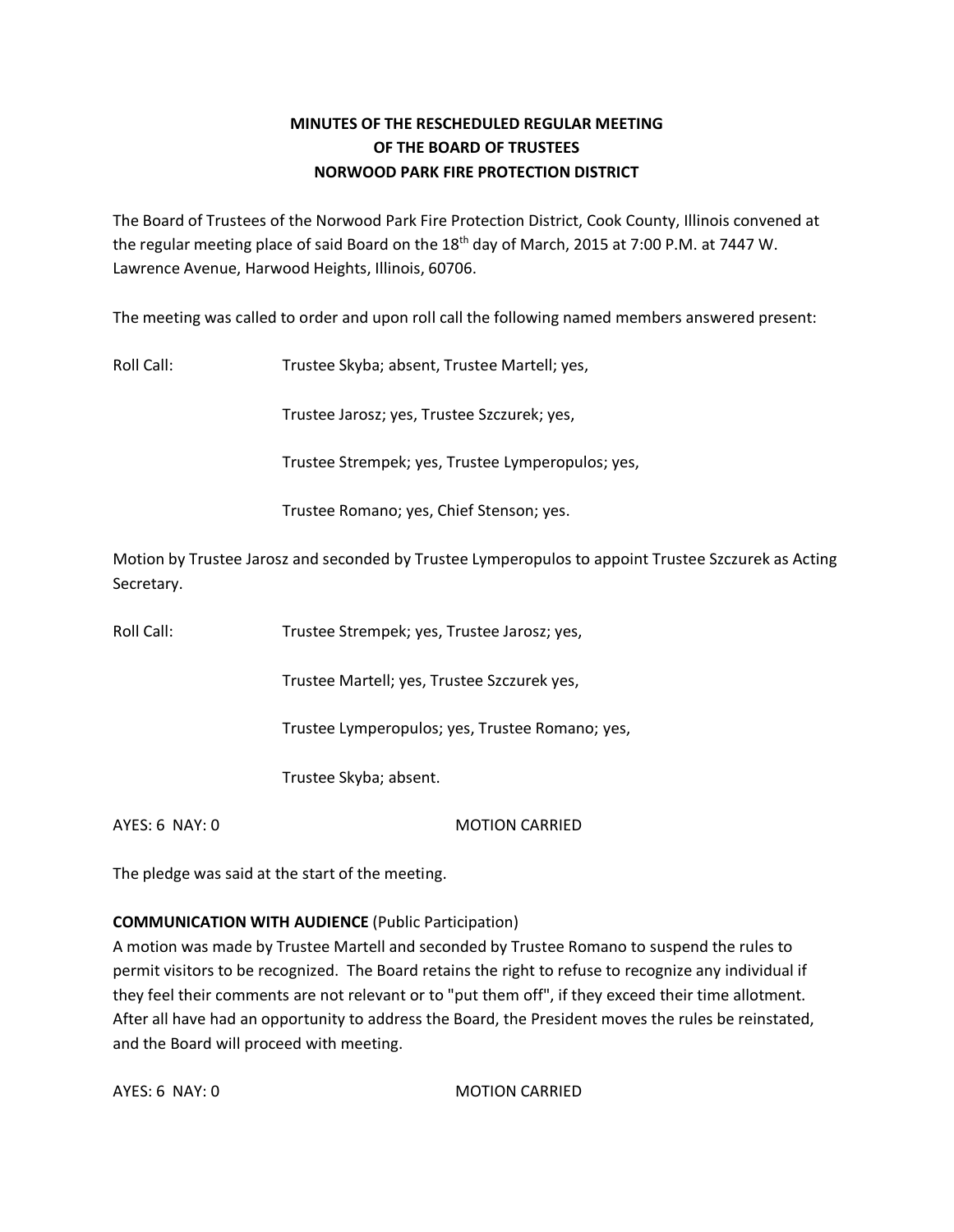Insurance presentation by Gary Kosnoff was postponed until later in the meeting.

Commissioner Mouglious stated that at the last Commissioner's meeting that they are recommending the hiring of the #1 candidate off of the eligibility list. He has completed the background, psychological and polygraph.

A motion was made by Trustee Lymperopulos and seconded by Trustee Szczurek to approve the payment of all current disbursements in the amount of \$421,766.79.

Roll Call: Trustee Strempek; yes, Trustee Jarosz; yes,

Trustee Romano; yes, Trustee Martell; yes,

Trustee Szczurek yes, Trustee Lymperopulos; yes,

Trustee Skyba; absent.

#### AYES: 6 NAY: 0 MOTION CARRIED

Motion by Trustee Jarosz and seconded by Trustee Strempek to approve the minutes of the Regular meeting held on February 9<sup>th</sup>, 2015.

Roll Call: Trustee Romano; abstain, Trustee Martell; yes,

Trustee Jarosz; yes, Trustee Szczurek; yes,

Trustee Strempek; yes, Trustee Lymperopulos; yes,

Trustee Skyba; absent.

AYES: 5 ABSTAIN: 1 NAY: 0 MOTION CARRIED

Motion by Trustee Martell and seconded by Trustee Lymperopulos to approve the minutes of the Closed Session meeting held on February 9<sup>th</sup>, 2015.

Roll Call: Trustee Jarosz; yes, Trustee Martell; yes,

Trustee Romano; abstain, Trustee Szczurek; yes,

Trustee Strempek; yes, Trustee Lymperopulos; yes,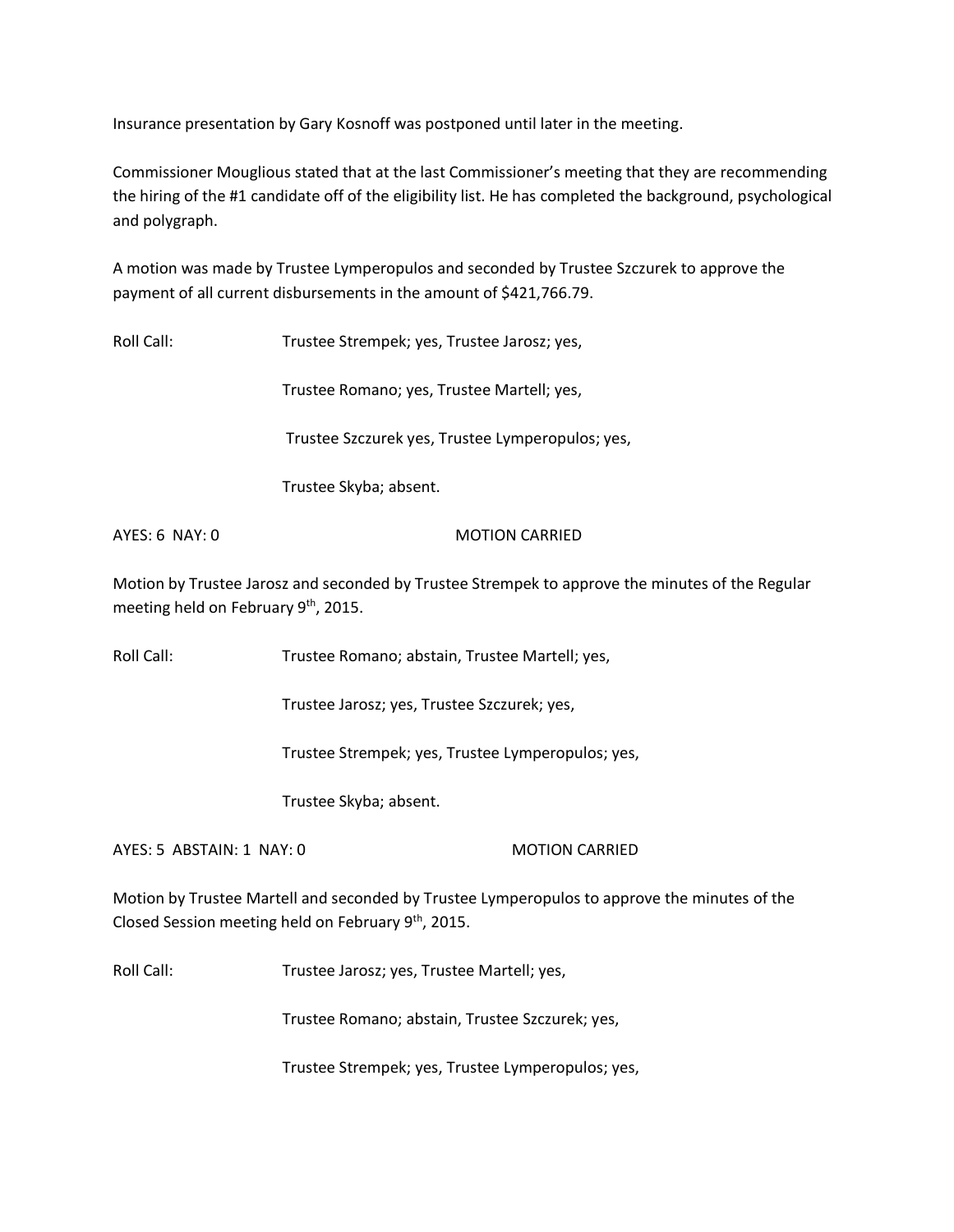Trustee Skyba; absent.

AYES: 5 ABSTAIN: 1 NAY: 0 MOTION CARRIED

### **TREASURER'S REPORT**

# Schedule of Assets (Arising from Cash Transactions) February 28<sup>th</sup>, 2015

| Assets                                                      |                       |
|-------------------------------------------------------------|-----------------------|
| Checking and money market accounts (interest rate-APY):     |                       |
| Plaza Bank checking #4303503 (0.046%)                       | \$4,490.96            |
| Plaza Bank money market #4303498 (0.295%)                   | 462,239.67            |
| Plaza Bank ambulance billing money market #4304492 (0.295%) | 432,075.36            |
| Plaza Bank-Medical #1003102                                 | 1,870.40              |
| Total checking and money market accounts                    | 900,676.39            |
| Certificates of deposit (interest rate and maturity):       |                       |
| Plaza Bank (0.65%, 03/02/16)                                | 627,042.93            |
| Belmont Bank and Trust (1.00% 08/23/16)                     | 546,066.33            |
| Belmont Bank (1.00% 08/05/16)                               | 125,771.25            |
| Plaza Bank (0.65% 03/18/16)                                 | 425,004.74            |
| Belmont Bank (1.00% 08/21/16)                               | 522,062.90            |
| Belmont Bank (.996% 07/19/16)                               | 368,850.69            |
| Total certificates of deposit                               | 2,614,738.84          |
| Total checking, money market and certificates of deposit    | <u>\$3,515,415.23</u> |

Motion by Trustee Szczurek, seconded by Trustee Strempek to approve the Treasurer's report as presented from the Financial Statement for February 2015**.** 

Trustee Martell stated there are no CD's maturing, but we are getting a pretty good rate.

Roll Call: Trustee Romano; yes, Trustee Martell; yes,

Trustee Jarosz; yes, Trustee Szczurek; yes,

Trustee Strempek; yes, Trustee Lymperopulos; yes,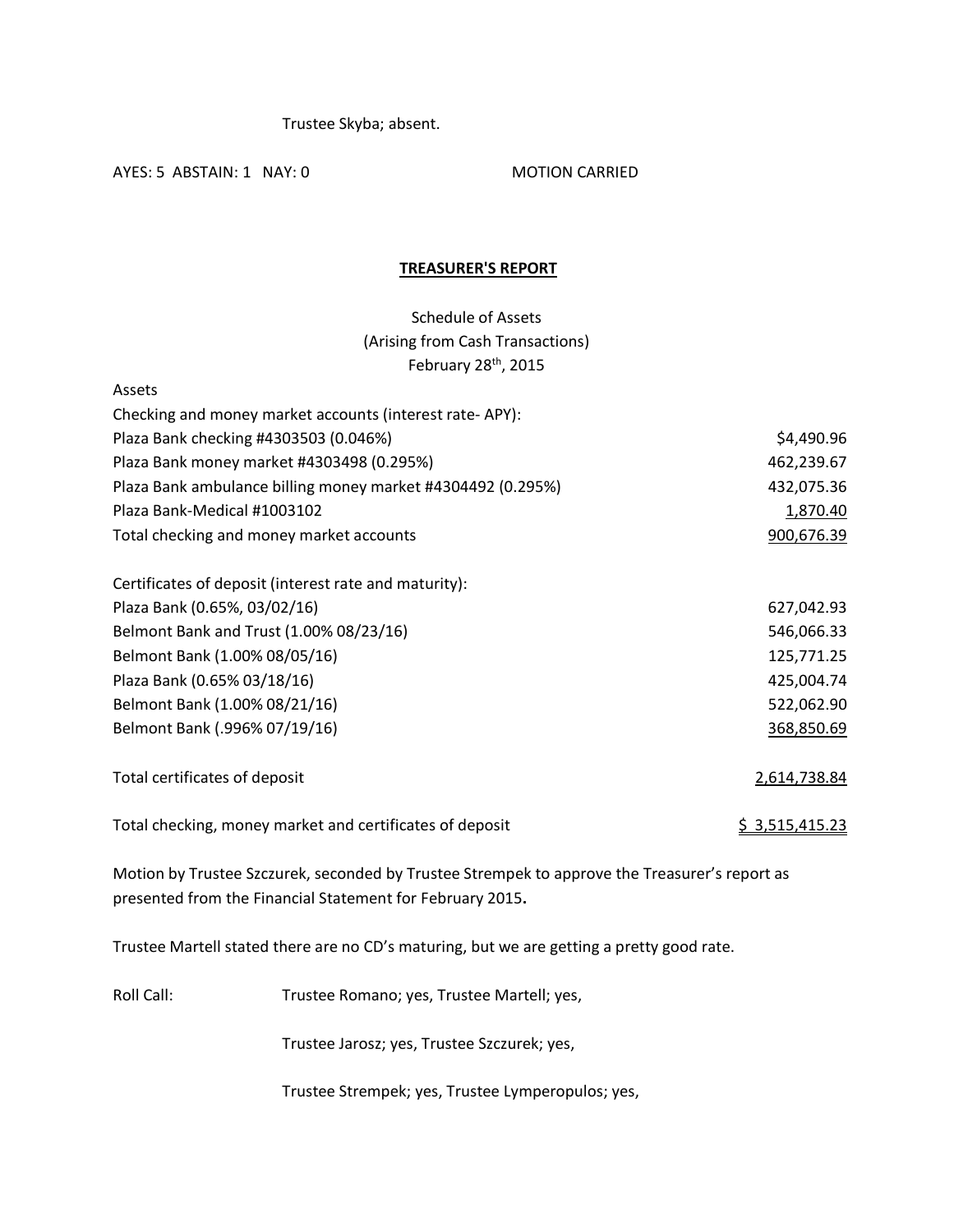Trustee Skyba; absent .

AYES: 6 NAY: 0 MOTION CARRIED

## **Chiefs Report:**

All Trustees received a copy of the alarm report.

All Trustees received a copy of the inspection report along with the list of completed inspections for this month.

We would like to start a spring cleanup here in April. We have several items to get rid of that are being stored in the back bay. There are old construction debris, bags of concrete, old sleeping bags, broken tools and generators, old props and many old fittings and damaged hose. We would like to get a dumpster and start the project in the middle of April. We would also like to get rid of the old pop up trailer that we have not used in years and is taking up space. We would then have more room to store things we currently use.

We have advertised the old hose rack that will need to come down for the new gear lockers. We had a couple of calls but no luck. We asked both public works departments if they could use it but they have no need. We can always cut it up for scrap as a last resort.

We have to start looking at the roof repair on the addition. If you remember at the end of last year we had all the walls sealed and parapets redone. The roof is still tenting and needs to be replaced. We will start looking at getting some quotes. The good thing is we have no leaks since the wall repairs.

The gear lockers are ordered and should be here in the next two months. These will be paid out of the 2% money. They are still getting prices on the installation.

Chapter 5 and 6 of the rules and regulations were included in the packets for the policy committee. These are the final two chapters. Let me know when you are finished and if you recommend any changes. After that we would like to add some of our current policies that the attorney did not include.

The IPRF grant came in and the Nederman exhaust extraction system has been completed. This worked well spreading it over two years and having two years of grants to help pay for it. The total cost of the two year project was \$53,250 and we had two years of grants totaling \$36,050. Our total cost for the whole system was \$17,100

Vacations will be starting soon and we are short on two different shifts due to Worker Compensation injuries. Brad is waiting for his disability hearing which should be in the next two months and Al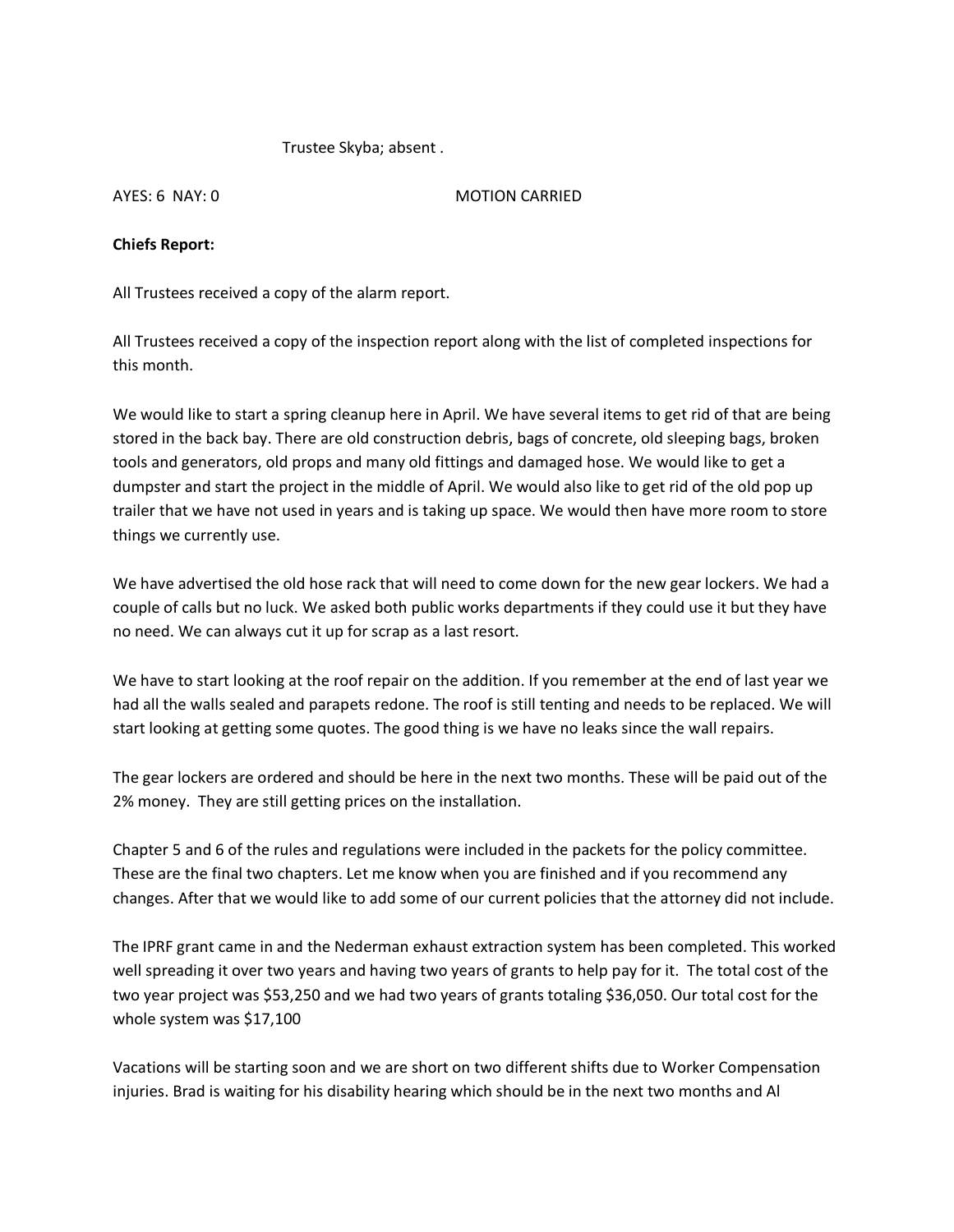Nagrocki says his injury is not progressing like it should and could take a long time. We will be going through an abundance of overtime. The number one candidate has passed all his testing up to this point and just awaits a medical physical.

Deputy Chief Kovalcik reported on the confidence trailer and had additional information on cost.

Motion by Trustee Martell and seconded by Trustee Jarosz to accept the Chief's Report for February 2015 as presented.

AYES: 6 NAY: 0 MOTION CARRIED

#### **President Report:**

Nothing to report at this time.

#### **Committee Reports:**

Finance Committee- Trustee Martell stated there is nothing to report at this time.

Building and Equipment Committee- Chairman Szczurek stated there is nothing to report at this time.

Technology and PR Media Committee- Chairman Strempek stated there is nothing to report at this time.

Policy Committee- Trustee Romano stated they are reviewing the policies.

Pension Fund- Trustee Martell stated there is nothing to report at this time.

#### **Old Business:**

None.

#### **New Business**:

Motion by Trustee Romano and seconded by Trustee Martell to approve the material for the SCBA Confidence Trailer at a cost not to exceed \$5,200.00.

Roll Call: Trustee Skyba; absent, Trustee Jarosz; yes,

Trustee Strempek; yes, Trustee Romano; yes,